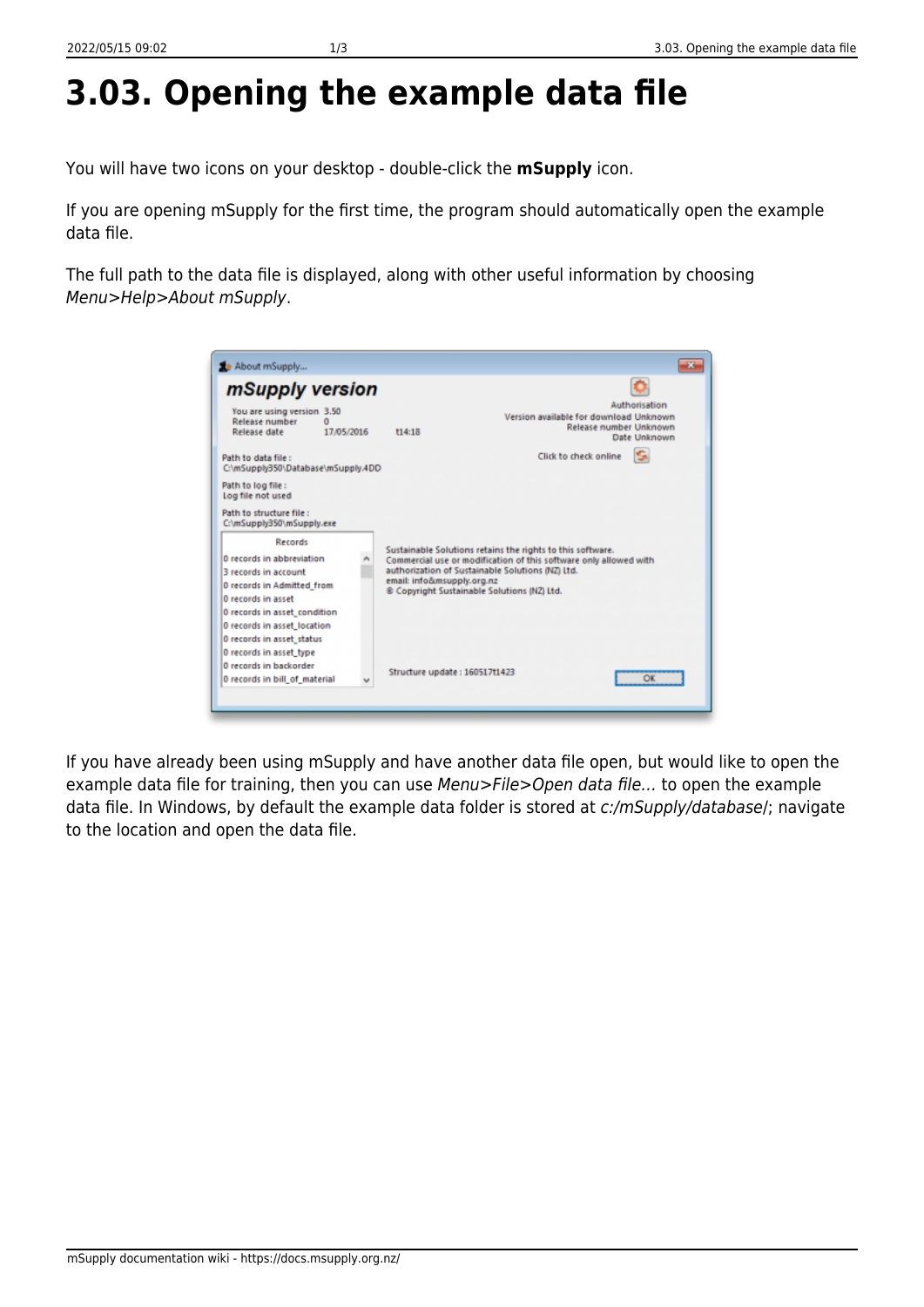|                          | Name                         | Date modified                                                | Type               | Size                 |                             |        |
|--------------------------|------------------------------|--------------------------------------------------------------|--------------------|----------------------|-----------------------------|--------|
| <b>图 This PC</b>         |                              | 23/03/2015 9:37 a                                            | <b>File folder</b> |                      |                             |        |
| <b>Admin (theoffice)</b> | Logs<br>Preferences          | 5/03/2015 12:12 a File folder                                |                    |                      |                             |        |
| admin@cityside.          |                              | 18/02/2015 11:05 a File folder                               |                    |                      |                             |        |
| Cityside (theoffic       | <b>Resources</b>             |                                                              |                    |                      |                             |        |
| craig@sussol.net         | mSupply.4DD                  | 23/03/2015 9:37 a 4DD File                                   |                    | 4,801 KB             |                             |        |
| Curators (theoffi-       | mSupply1.4DD<br>mSupply2.4DD | 19/03/2015 11:29 a.,. 4DD File<br>19/03/2015 1:39 p 4DD File |                    | 3,009 KB<br>3,009 KB |                             |        |
| Desktop                  |                              |                                                              |                    |                      |                             |        |
| Documents                |                              |                                                              |                    |                      |                             |        |
| Downloads                |                              |                                                              |                    |                      |                             |        |
| jeannie (theoffice       |                              |                                                              |                    |                      |                             |        |
| Music                    |                              |                                                              |                    |                      |                             |        |
| <b>El Pictures</b>       |                              |                                                              |                    |                      |                             |        |
| <b>W</b> Videos          |                              |                                                              |                    |                      |                             |        |
| Local Disk (C:)          |                              |                                                              |                    |                      |                             |        |
| <b>Cu</b> Network        |                              |                                                              |                    |                      |                             |        |
| File name:               |                              |                                                              |                    | v                    | 4D Data File (".4dd;".data) |        |
|                          |                              |                                                              |                    | Open                 |                             | Cancel |
|                          |                              |                                                              |                    |                      |                             |        |

A login window is presented as mSupply opens the data file.

| t.                                                                             | ×<br>Log-in                                                                                                                                                                           |
|--------------------------------------------------------------------------------|---------------------------------------------------------------------------------------------------------------------------------------------------------------------------------------|
| Search users                                                                   | م                                                                                                                                                                                     |
| 1. Click on your name in the list<br>user 1 (pass= user1)<br>user <sub>2</sub> | 2. Enter your password<br>v.                                                                                                                                                          |
| user3                                                                          | 3. Choose store if available<br>General                                                                                                                                               |
|                                                                                | 4. Choose login mode if available<br>Store                                                                                                                                            |
|                                                                                | 5. Check any messages                                                                                                                                                                 |
|                                                                                | Warning: example data file loaded. Log in,<br>then use File > Open data file if you want to<br>connect to a different data file. This data file<br>is C:\mSupply\Database\mSupply.4DD |
|                                                                                | 6. Click the OK button to proceed                                                                                                                                                     |
|                                                                                | Quit<br>OK<br>$\sim$                                                                                                                                                                  |
|                                                                                |                                                                                                                                                                                       |

The **user 1 (pass= "user1")** entry should be highlighted, but if it is not, select this name.

Type user1 at 2. Enter your password.